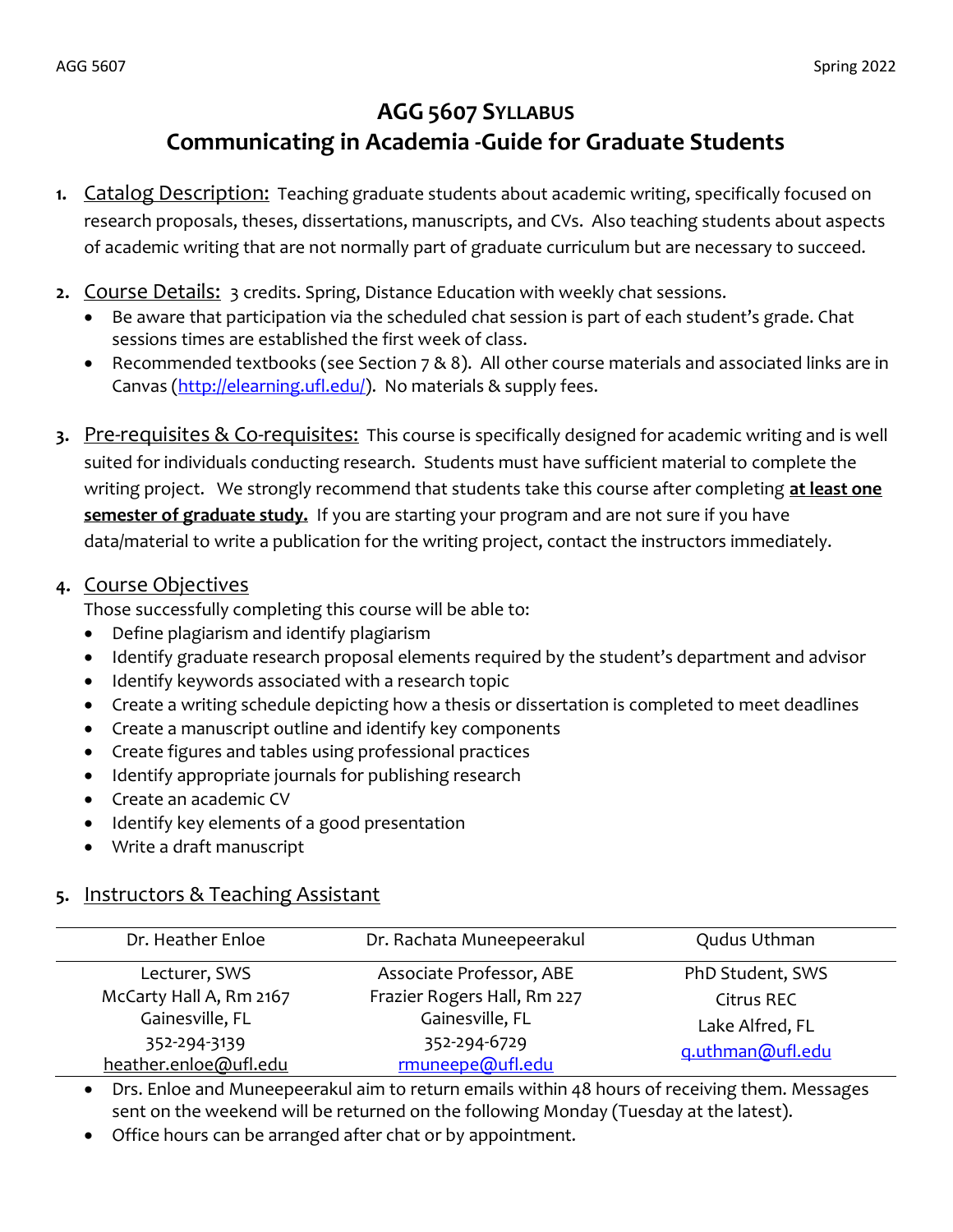6. Writing project: A manuscript that is written as a peer-reviewed article and is related to each student's research. Manuscripts include original research, proceedings paper, EDIS, or a review paper.

#### 7. Recommended Textbooks:

- Katz, M.J. 2009. From Research to Manuscript. 2<sup>nd</sup> ed. Cleveland, OH: Springer.
- Hacker, D. and N. Sommers. 2017. A Writer's Reference. 9<sup>th</sup> ed. Boston, MA: Bedford Books of St. Martin's Press.
- 8. Additional Reading: (The list and readings will be modified based on availability of e-version of these books.)

Alley, M. 2013. The Craft of Scientific Presentations. New York, NY: Springer. (UF has e-book) Cahn, S. 2008. From Student to Scholar. New York, NY: Columbia University Press. Day, R.A. and B. Gastel. 2006. How to Write and Publish a Scientific Paper, 6th ed. Westport, CT: Greenwood Press. (UF has e-book for 5th edition) Luellen, W. 2001. Fine-Tuning Your Writing Madison, WI: Wise Owl Publishing Company. Malmfors, B., P. Garnsworthy, and M. Grossman. 2005. Writing and Presenting Scientific Papers. 2<sup>nd</sup> ed. Nottingham, United Kingdom: Nottingham University Press. Ogden, T.E. and I.A. Goldber. 2002. Research Proposals, A Guide to Success. 3<sup>rd</sup> ed. San Diego, CA:

- Academic Press.
- 9. Attendance and Expectations: Students are expected to watch the pre-recorded lectures and complete the course assignments using Canvas. All late homework and assignments will receive a letter grade (or 10%) deduction for each 12 hrs late. It is the student's responsibility to check for assignments each week. Weekly assignments are provided in the syllabus and in Canvas and are typically released on Sundays.

 Chat sessions will be scheduled weekly, and all students are expected to participate. Chat sessions will be held outside of the Canvas course framework using Zoom. Any absences must be approved by the instructor via email correspondence or a grade of 0 will be given for participation on that date. However, if the absence is due to technical difficult there will be an optional makeup opportunity. Thus, students will need access to a computer with a web camera (optional) and audio to take this course. Chat sessions will be scheduled after course registration to best accommodate everyone's schedule. At least one section of chat will occur each week. Additional sessions per week may be added to accommodate a larger class or conflicting schedules based on instructor discretion. Students are required to attend one chat per week. Chat sessions may be replaced with discussions in Canvas at the instructors' discretion. Students will be notified in advance of any such change.

 The primary means of communication between the instructors and the students is through Canvas mail, announcements, and email. It is the student's responsibility to check this regularly.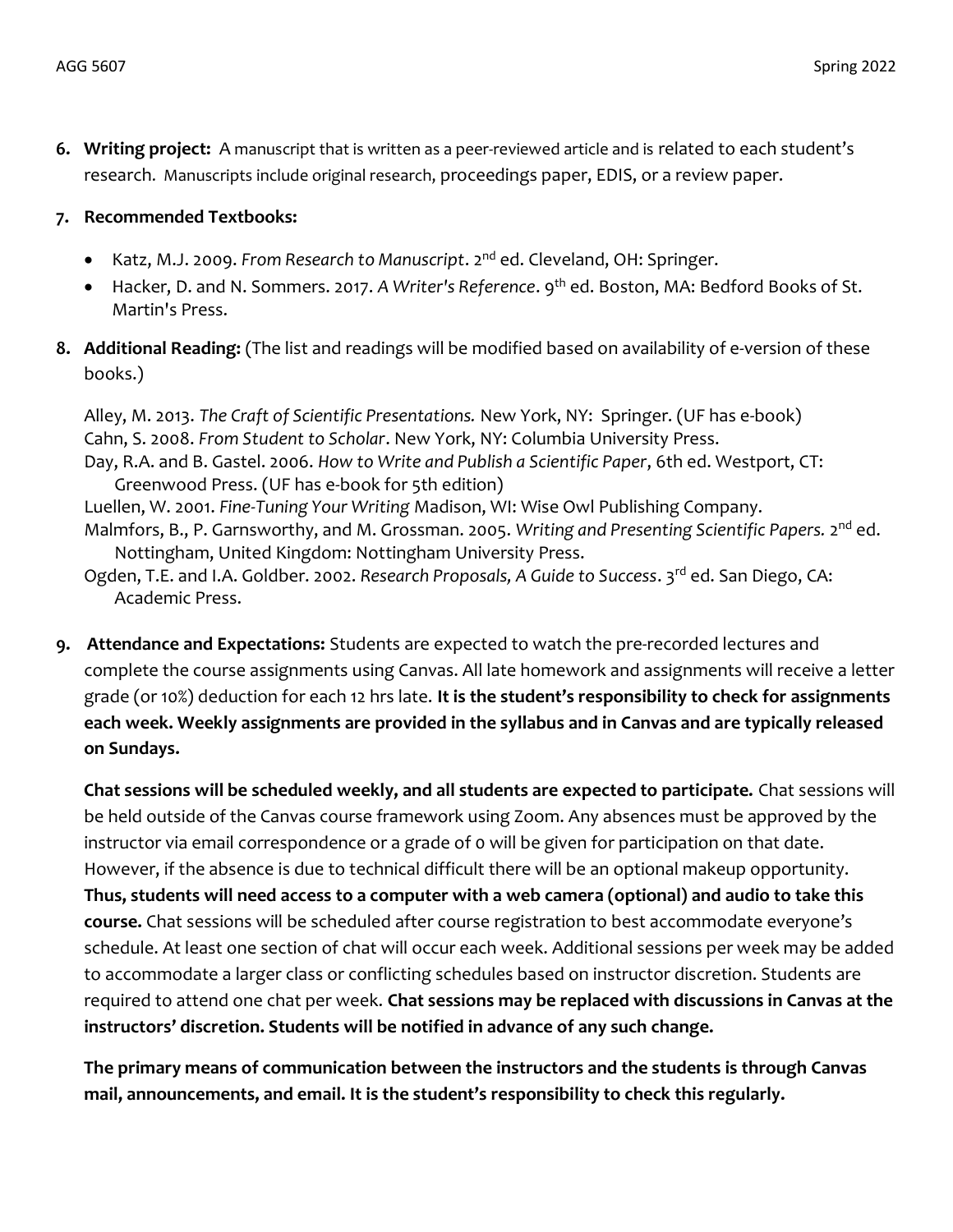Any work that is submitted should be the product of the student. Any assignments that are not the individual students work will be given a 0 grade and further disciplinary action per UF policy.

While this course is a distance education course, it should be treated and considered as a regularly offered course and will require the same amount of time that any other 3 credit graduate course would require. Chat sessions are expected to be 1 hour in length each week. Assignments range in difficulty but will require several hours of work to complete each week. The writing project should be given due attention as it represents 20% of the course grade.

10. Grading: Participation in chats 15%, homework assignments 65%, writing project 20%

Requirements for class attendance and make-up exams, assignments and other work are consistent with university policies that can be found at: https://catalog.ufl.edu/UGRD/academicregulations/attendance-policies/.

11. Grading Scale: A = 95-100%, A- = 90-94%, B+ = 87-89, B = 83-86, B- = 80-82, C+ = 77-79%, C = 73-76, C- = 70- 72,  $D+ = 67-69$ ,  $D = 63-66$ ,  $D = 60-62$ %,  $E < 60$ %

For information on current UF policies for assigning grade points, see https://catalog.ufl.edu/UGRD/academic-regulations/grades-grading-policies/.

- 12. Chat recordings: Our chat sessions are audio visually recorded for students in the class to refer and for enrolled students who are unable to attend live. Students who participate with their camera engaged or utilize a profile image are agreeing to have their video or image recorded. If you are unwilling to consent to have your profile or video image recorded, be sure to keep your camera off and do not use a profile image. Likewise, students who un-mute during class and participate orally are agreeing to have their voices recorded. If you are not willing to consent to have your voice recorded during class, you will need to keep your mute button activated and communicate exclusively using the "chat" feature, which allows students to type questions and comments live. The chat will not be recorded or shared. As in all courses, unauthorized recording and unauthorized sharing of recorded materials is prohibited.
- 13. Online Course Evaluation Process: Student assessment of instruction is an important part of efforts to improve teaching and learning. At the end of the semester, students are expected to provide feedback on the quality of instruction in this course using a standard set of university and college criteria. Students are expected to provide professional and respectful feedback on the quality of instruction in this course by completing course evaluations online via GatorEvals. Guidance on how to give feedback in a professional and respectful manner is available at: https://gatorevals.aa.ufl.edu/students/. Students will be notified when the evaluation period opens and can complete evaluations through the email they receive from GatorEvals, in their Canvas course menu under GatorEvals, or via https://ufl.bluera.com/ufl/. Summaries of course evaluation results are available to students at: https://gatorevals.aa.ufl.edu/public-results/.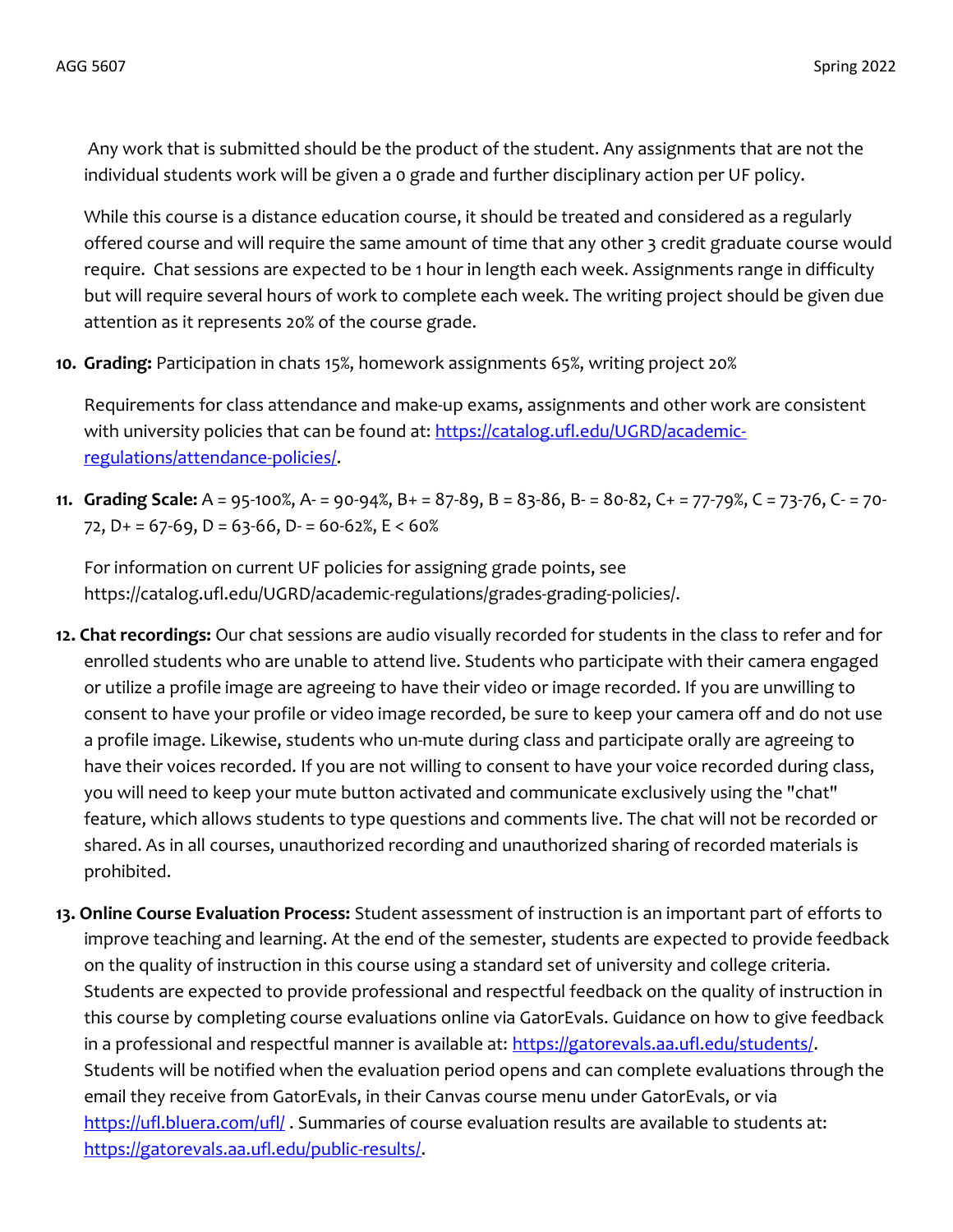### 14. Honesty Policy – Academic Honesty

As a student at the University of Florida, you have committed yourself to uphold the Honor Code, which includes the following pledge:

"We, the members of the University of Florida community, pledge to hold ourselves and our peers to the highest standards of honesty and integrity." You are expected to exhibit behavior consistent with this commitment to the UF academic community, and on all work submitted for credit at the University of Florida, the following pledge is either required or implied: "On my honor, I have neither given nor received unauthorized aid in doing this assignment."

It is assumed that you will complete all work independently in each course unless the instructor provides explicit permission for you to collaborate on course tasks (e.g. assignments, papers, quizzes, exams). Furthermore, as part of your obligation to uphold the Honor Code, you should report any condition that facilitates academic misconduct to appropriate personnel. It is your individual responsibility to know and comply with all university policies and procedures regarding academic integrity and the Student Honor Code. Violations of the Honor Code at the University of Florida will not be tolerated. Violations will be reported to the Dean of Students Office for consideration of disciplinary action. For more information regarding the Student Honor Code, please see: http://www.dso.ufl.edu/sccr/process/student-conducthonor-code.

#### 15. Course Outline

- $\checkmark$  The instructors will notify the class in advance if activities and assignment dates change.
- $\checkmark$  Assignments are due on Tuesday, 8 am.

|               | <b>Week Activities</b>                                                           |  |
|---------------|----------------------------------------------------------------------------------|--|
| 1             | <b>Week of Jan 5</b>                                                             |  |
|               | Lecture: Introduction to course and class writing project.                       |  |
|               | Assignment 1: Participate in chat poll for class and introduction discussion (50 |  |
|               | pts). Due Friday, Week 1.                                                        |  |
|               | Writing project description: Clarify expectations. Outline how specific          |  |
|               | assignments prepare students to submit their draft project. All projects must    |  |
|               | be approved by Drs. Enloe or Muneepeerakul (20 pts). Due Friday, Week 1.         |  |
| $\mathcal{L}$ | <b>Week of Jan 10</b>                                                            |  |
|               | Reading: Fanelli, D. 2009. How many scientists fabricate and falsify research?   |  |
|               | A systematic review and meta-analysis of survey data. PLoS ONE 4(5)              |  |
|               | Benos et al., 2005. Ethics and Scientific publication. Advan in Physiol Edu      |  |
|               | 29:59-74                                                                         |  |
|               | Rowe et al. 2009. Funding food science and nutrition research: financial         |  |
|               | conflicts and scientific integrity. Nutrition Reviews 67(5):264-272              |  |
|               | Lecture: Ethics and scientific publication                                       |  |
|               | Assignment 2: Identify and review a publication on plagiarism.                   |  |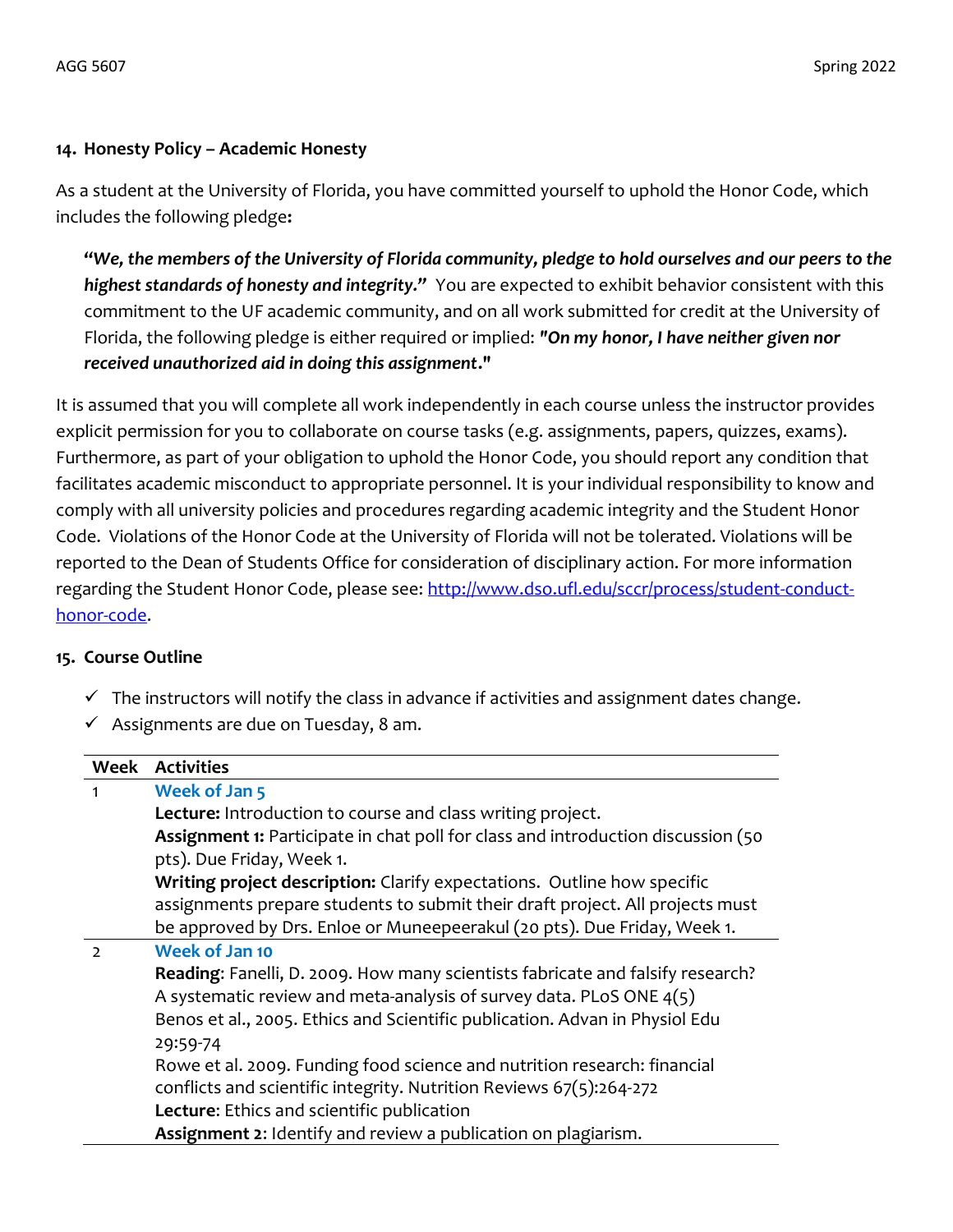| $\overline{\mathbf{3}}$ | Week of Jan 18                                                                |
|-------------------------|-------------------------------------------------------------------------------|
|                         | Reading: Part I, Ch 1 and 2 in Katz.                                          |
|                         | Lecture: Common writing challenges                                            |
|                         | Assignment 3: Identify a manuscript that you have recently written. The       |
|                         | manuscript should be related to your field of academia. Identify grammar      |
|                         | mistakes, punctuation mistakes, poor word choices and good word choices       |
|                         | within your manuscript (75 pts).                                              |
|                         | Assignment 2 DUE: Tuesday, Week 3                                             |
| $\overline{4}$          | <b>Week of Jan 24</b>                                                         |
|                         | Reading: Ch 1, 2 and Epilogue in Cahn                                         |
|                         | Lecture: Graduate research proposal - key elements                            |
|                         | Assignment 4: Graduate research proposal outline (100 pts).                   |
|                         | Assignment 3 DUE: Tuesday, Week 4                                             |
| 5                       | Week of Jan 31                                                                |
|                         | Reading: Graduate handbook for your department and UF - sections              |
|                         | regarding thesis and dissertation writing.                                    |
|                         | Lecture: Thesis/dissertation: purpose, formats, planned writing, expectations |
|                         | Assignment 5: Provide a chapter outline of your thesis/dissertation with a    |
|                         | timetable for completing each chapter (100 pts).                              |
|                         | Assignment 4 DUE: Tuesday, Week 5                                             |
| 6                       | <b>Week of Feb 7</b>                                                          |
|                         | Reading: Part II, Ch 1 Katz                                                   |
|                         | Lecture: Manuscript writing - structure, writing order, referencing           |
|                         | Assignment 6: Provide a manuscript outline for class project (100 pts).       |
|                         | Assignment 5 DUE: Tuesday, Week 6                                             |
| $\overline{7}$          | <b>Week of Feb 14</b>                                                         |
|                         | Reading: Part II, Ch 2 Katz                                                   |
|                         | Lecture: Manuscript writing - Objectives                                      |
|                         | Assignment 7: Write objectives for class project (100 pts).                   |
|                         | Assignment 6 DUE: Tuesday, Week 7                                             |
| 8                       | <b>Week of Feb 21</b>                                                         |
|                         | <b>Reading:</b> Part I, $Ch$ 4 – 5 Katz                                       |
|                         | Lecture: Manuscript writing - Figures and Tables                              |
|                         | Assignment 8: Add a figure or table to manuscript outline (100 pts).          |
|                         | Assignment 7 DUE: Tuesday, Week 8                                             |
| 9                       | <b>Week of Feb 28</b>                                                         |
|                         | Reading: Part III, Ch 1 and 2 Katz; Amin and Mabe, 2000. Impact factors: use  |
|                         | and abuse. Perspectives in Publishing.                                        |
|                         | Lecture: Refereed journal process                                             |
|                         | Assignment 9: Identifying journals and articles (100 pts).                    |
|                         | Assignment 8 DUE: Tuesday, Week 9                                             |
| 10                      | <b>Week of Mar 14</b>                                                         |
|                         | Reading: none                                                                 |
|                         | Lecture: CVs                                                                  |
|                         | Assignment 10: Submit draft CV (100 pts).                                     |
|                         | Assignment 9 DUE: Tuesday, Week 10                                            |
|                         |                                                                               |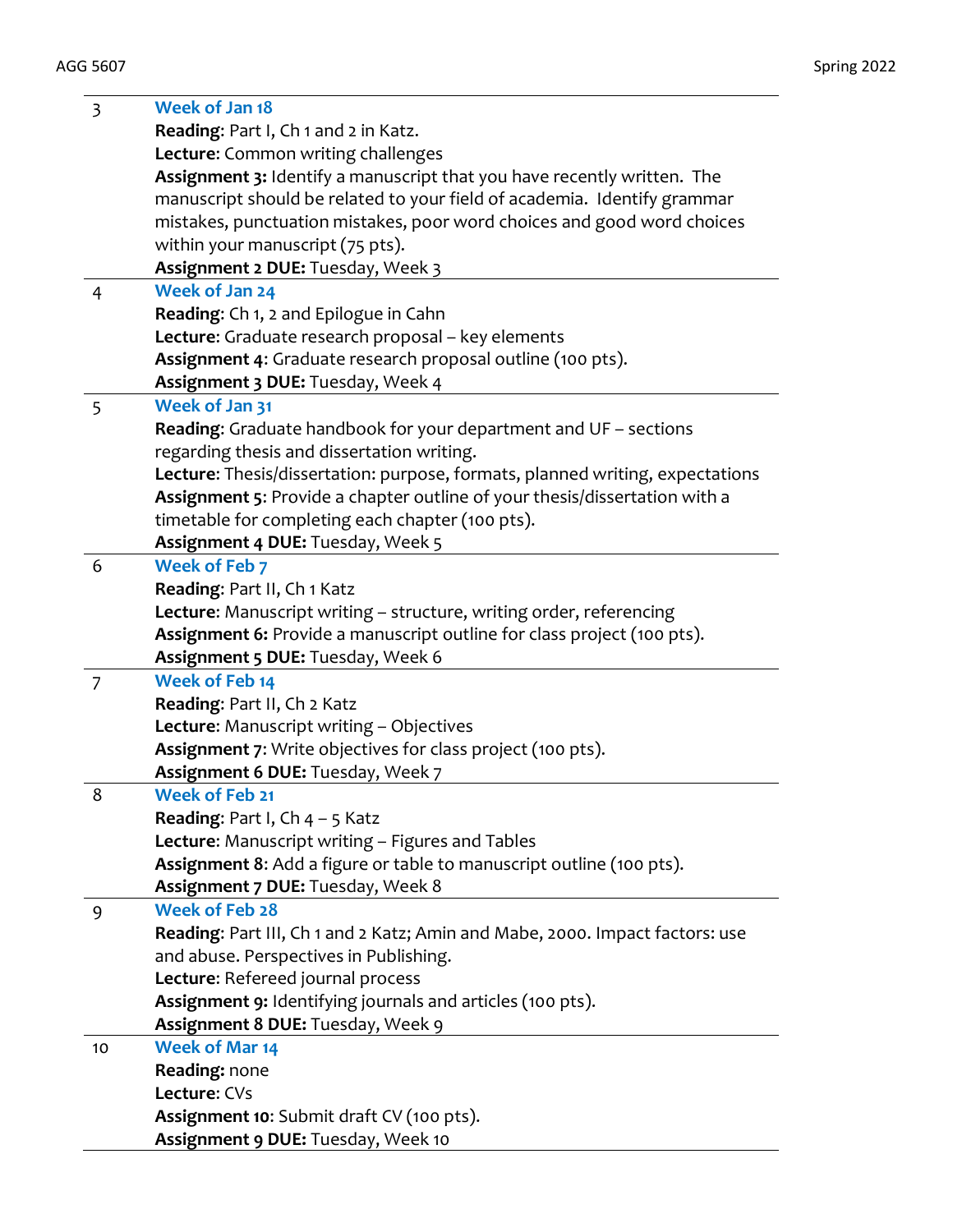| 11 | <b>Week of Mar 21</b>                                                                               |
|----|-----------------------------------------------------------------------------------------------------|
|    | <b>Reading:</b> $Ch$ 2, 3, 4, and 5 in Alley                                                        |
|    | <b>Lecture:</b> How to Give Effective Presentations                                                 |
|    | Assignment 10 DUE: Tuesday, Week 11                                                                 |
| 12 | <b>Week of Apr 28</b>                                                                               |
|    | Reading: Ch 3-10 in Cahn                                                                            |
|    | <b>Lecture:</b> Succeeding as a graduate student                                                    |
|    | <b>Writing project draft due:</b> Friday, Week 12 $\left(\frac{3}{28}\right)$ . Draft manuscript is |
|    | uploaded to two assignments (1) "Draft writing project" (75 pts) and (2) "Peer                      |
|    | review of writing project" (100 pts).                                                               |
| 13 | <b>Week of Apr 4</b>                                                                                |
|    | Lecture: Only chat this week                                                                        |
|    | Writing project peer review due: Friday/Saturday, Week 13 (4/8-4/9).                                |
| 14 | <b>Week of Apr 11</b>                                                                               |
|    | Lecture: Chat TBD                                                                                   |
|    | Writing project: Review instructor and peer feedback. Incorporate feedback                          |
|    | into your final manuscript.                                                                         |
| 15 | <b>Week of Apr 18</b>                                                                               |
|    | Lecture: Chat TBD                                                                                   |
|    | Writing project: Review instructor and peer feedback. Incorporate feedback                          |
|    | into your final manuscript.                                                                         |
| 16 | <b>Week of Apr 25</b>                                                                               |
|    | <b>Writing project final due:</b> Monday, Week 16 $(4/25)$ (180 pts).                               |
|    | Writing Project Response to Review due: Monday, Week 16 (4/25) (75 pts).                            |

16. Services for Students with Disabilities: The Disability Resource Center coordinates the needed accommodations of students with disabilities. This includes registering disabilities, recommending academic accommodations within the classroom, accessing special adaptive computer equipment, providing interpretation services, and mediating faculty-student disability related issues. Students requesting classroom accommodation must first register with the Dean of Students Office. The Dean of Students Office will provide documentation to the student who must then provide this documentation to the Instructor when requesting accommodation

0001 Reid Hall, 352-392-8565, https://disability.ufl.edu/

17. Accommodating students' religious observances: Students and faculty must work together to allow students the opportunity to observe the holy days of his or her faith. A student needs to inform the faculty member of the religious observances of his or her faith that will conflict with class attendance, with tests or examinations, or with other class activities prior to the class or occurrence of that test or activity. The faculty member is then obligated to accommodate that particular student's religious observances. Because our students represent a myriad of cultures and many faiths, the University of Florida is not able to assure that scheduled academic activities do not conflict with the holy days of all religious groups. We, therefore, rely on individual students to make their need for an excused absence known in advance of the scheduled activities.